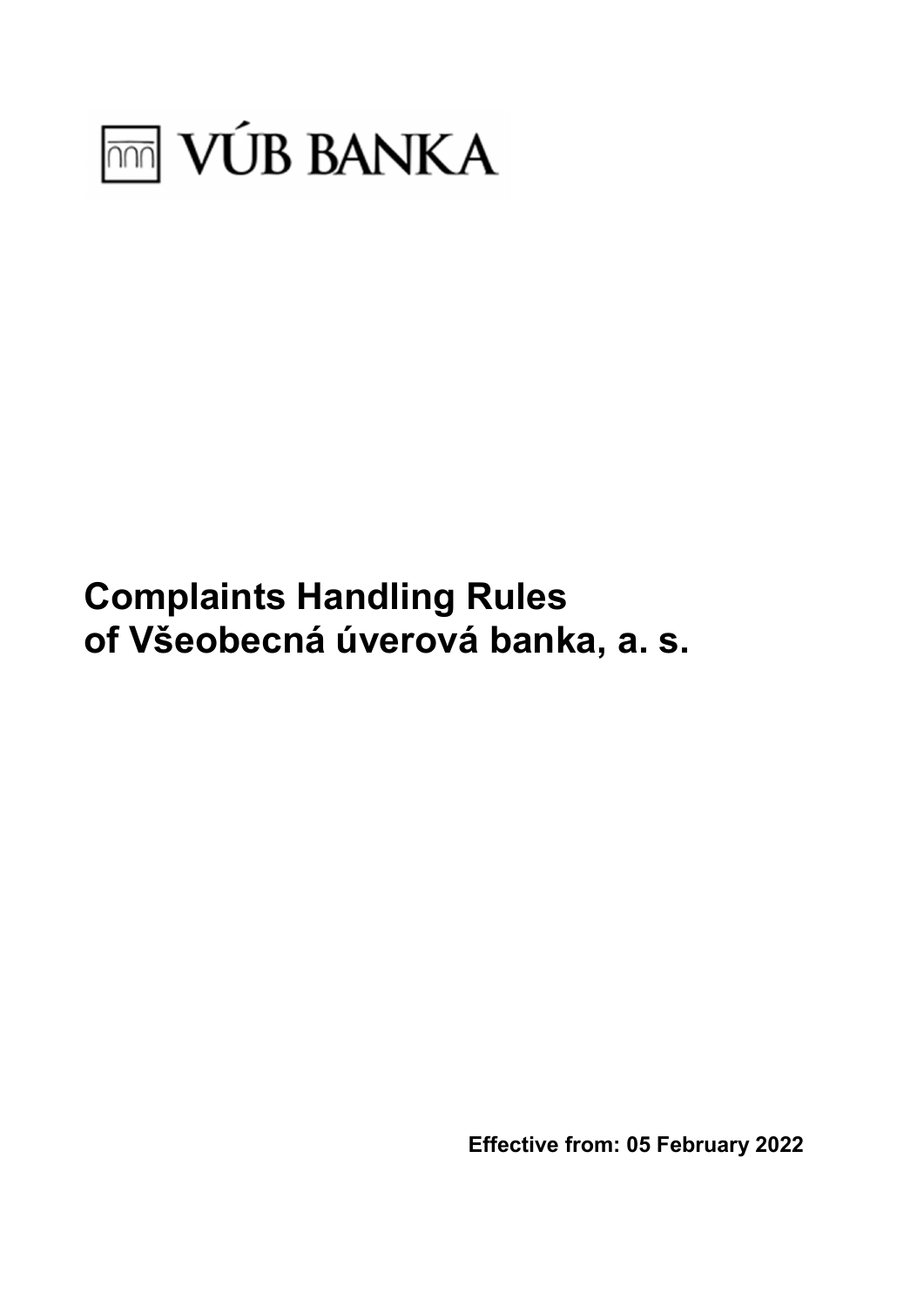# 1. Introductory Provisions

- 1.1. Všeobecná úverová banka, a. s.; abbreviated name: VÚB, a. s., with registered office at Mlynské nivy 1, 829 90 Bratislava 25, entered in the Companies Register of District Court Bratislava I, section: Sa, file no. 341/B, company reg. no.: 31 320 155, tax reg. no.: 2020411811, VAT ID: SK7020000207 (hereinafter referred to as the "Bank" or "We" in the relevant grammatical form), in compliance with the generally binding legal regulations of the Slovak Republic, hereby issues these Complaints Handing Rules of Všeobecná úverová banka, a. s. (hereinafter referred to as the "Complaints Handling Rules").
- 1.2. The Complaints Handling Rules define the mutual legal relationships between the Bank and You as the client of the Bank, potential clients, or other authorised persons (hereinafter referred to as "You" in the relevant grammatical form) in connection with the lodging of complaints, in particular the method of complaint submission, related requirements, timeframes, and the method of complaints handling.
- 1.3. A complaint means the exercise of your rights under liability for defects (in particular accuracy and quality) of the services and products that We provide (hereinafter referred to as the "Complaint"). Any of your complaints, regardless of its designation, the contents of which implies that You claim the protection of your rights and legally protected interests that You believe have been violated by our actions or omissions, is also considered a Complaint.
- 1.4. The following in particular are not considered a Complaint:
	- Request for identification of a payment transaction or identification of the payer/person depositing money to an account;
	- Request for arranging a refund and identification of the payment recipient:
	- Request through which you object against the non-delivery or erroneous delivery of goods or services by a merchant;
	- Request for cancellation of a payment order before being processed;
	- Request for cancellation of a payment under a SEPA direct debit before being executed;
	- Request for completing details on the payer or specification of a payment operation;
	- Request for a copy of the deposit/withdrawal note or payment order;
	- Request for a statement reprint:
	- Request for issue of a confirmation;
	- Request for justification of the rejection of a request for the provision of a product or service;
	- Request for interest rate reduction or other changes in the contractual terms and conditions with regard to loans;
	- Request for justification of the appraisal/determination of the price of a real estate;
	- Request of informative nature, the subject of which is to verify the accuracy and quality of the product or service provided to You;
	- Suggestion to adjust/improve our products and services, including related documentation;
	- Request for granting beneficial conditions;
	- Request for providing an explanation or additional information;
	- Suggestion submitted anonymously.
- 1.5. The Complaints Handling Rules supplement the provisions of the General Business Terms and Conditions of VÚB, a. s. for Deposit Products (hereinafter referred to as the "GBT&Cs") and the special business terms and conditions for individual products and services (hereinafter referred to as the "BT&Cs"), and are available at each Point of Sale and on the Website (https://www.vub.sk/právne informácie, https://www.quatro.sk/dokumenty/, https://www.vub.sk/leasing/).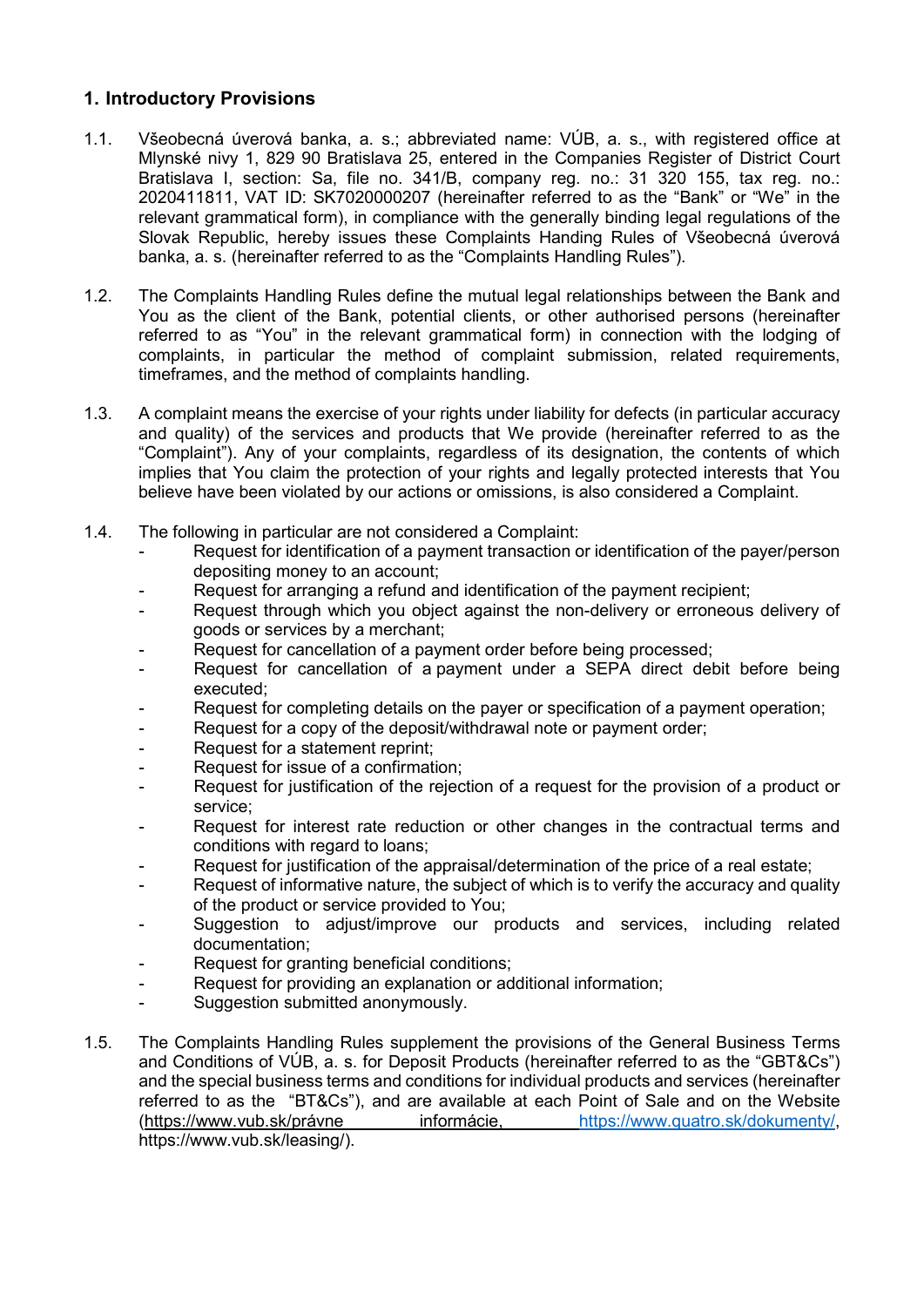- 1.6. The capitalised terms used in the Complaints Handling Rules have the meaning as attributed to them in the agreement concluded between Us and You, the subject of which is the provision of our product or service (hereinafter referred to as the "Agreement"), in the BT&Cs, or the GBT&Cs.
- 1.7. In the event of a conflict between the provisions of the Agreement, the BT&Cs, the GBT&Cs, and the Complaints Handling Rules, the applicable provisions shall take precedence in the following order: Agreement, BT&Cs, GBT&Cs, and Complaints Handling Rules.
- 1.8. The provisions of the Complaints Handling Rules also apply to dealing with claims.

Claim means a suggestion by a natural person or legal entity claiming the protection of their rights or legally protected interests that they believe have been violated by the action or omission of the Bank.

# 2. Lodging of Complaints

- 2.1. A Complaint can be lodged by You as our client, potential client, or another authorised person in the official language of the country or in the language in which the Agreement is drawn up.
- 2.2. You can lodge the Complaint:
	- in person at a Point of Sale:
	- in writing at the address: VÚB, a. s., Riadenie podnetov klientov, Mlynské nivy 1, 829 90 Bratislava 25 or VÚB, a.s., 29. augusta 3, P.O.BOX 87, 058 01 Poprad;
	- electronically via e-mail at kontakt@vub.sk;
	- by means of a contact form available at the Website;
	- by phone at 0850 123 000 (within Slovakia), +421 2 4855 5970 (from abroad);
	- through Internet Banking and Mobile Banking services.
- 2.3. When submitting a Complaint, you must provide your identification details, in particular your name, surname, or business name, date of birth or identification number, permanent domicile or the address of another place of residence or registered office for the purposes of appropriate identification of You as the complainant. Without an appropriate identification of You as the complainant, We shall consider the Complaint anonymous and shall not deal with it. The Complaint should be signed by the complainant or by the person authorised to act on behalf of the complainant.
- 2.4. You must define in your Complaint the claimed facts in a clear and comprehensible manner, attach all and any documents proving your statements, and specify the rights that You claim from us. If the Complaint has deficiencies or is incomplete, We shall call you to remedy such deficiencies. We may also request You to provide concurrence in the handling of your Complaint; unless You provide it to us, We can decide only on the basis of available documents. If You fail to submit to us the requested additional documents/information, immediately upon our call, We can evaluate your Complaint as unjustified. The time limits for the handling of a Complaint commence upon the proof of all the facts that are decisive for an objective assessment of the Complaint being justified.
- 2.5. We shall inform You of the receipt of the Complaint (including confirmation of its content, and the method of and deadline for its handling), the need to complete it, and of its handling in an appropriate manner. We shall not deal with a Complaint lodged repeatedly or by the same person in the same matter that does not contain any new facts.
- 2.6. In case You present the Complaint orally at a Point of Sale or through a phone conversation, we are authorised to produce a (written or audio) record of such Complaint.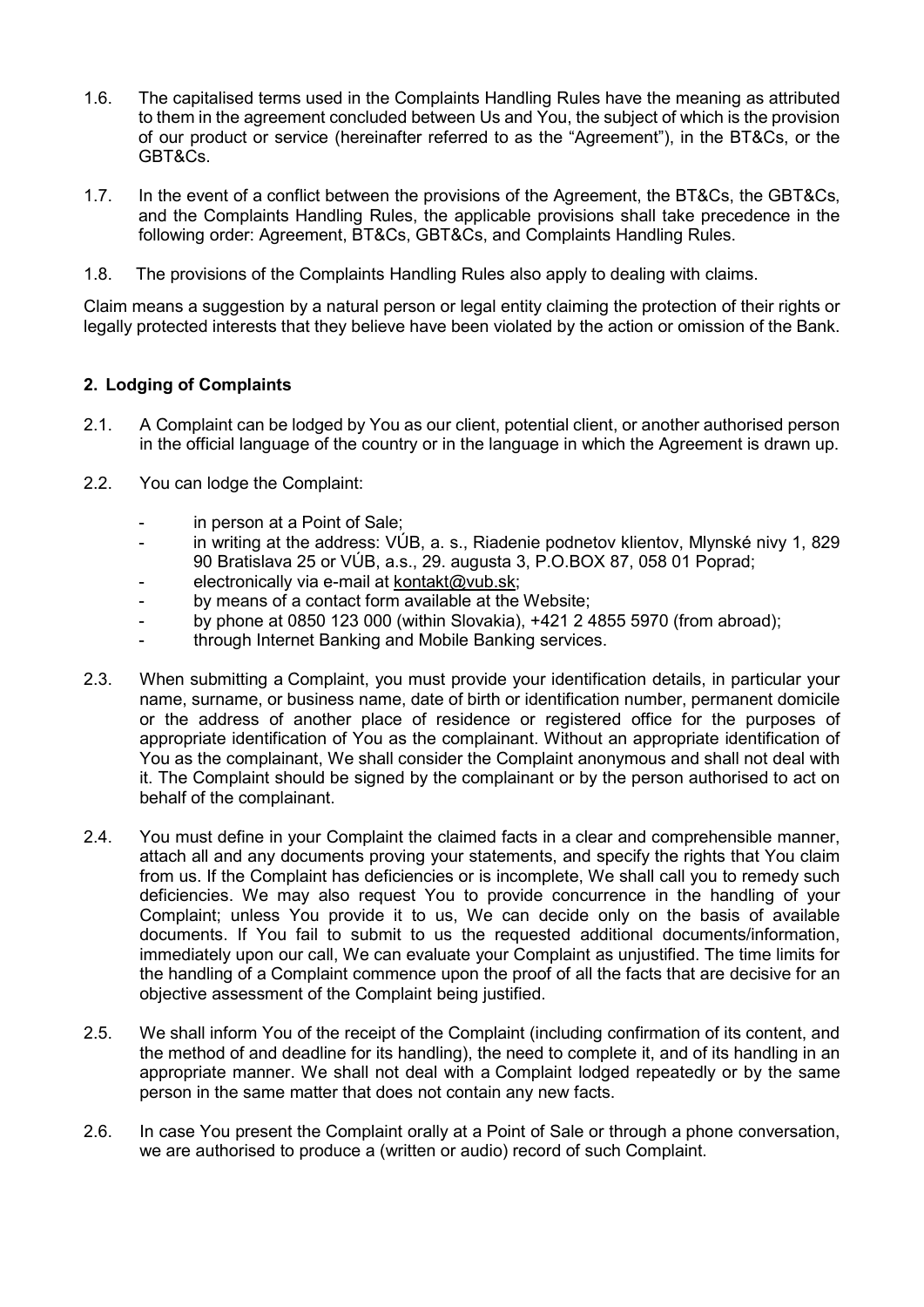2.7. The lodging of a Complaint does not relieve You of the obligation to meet your commitments against us throughout the Complaint handling procedure, regardless of whether your Complaint is justified or not, or whether the Complaint has a direct causal link to the fulfilment of your commitments towards Us.

# 3. Timeframes for the lodging and handling of Complaints

- 3.1. Unless otherwise stipulated in the Complaints Handling Rules, You are obliged to lodge a Complaint without undue delay after having learnt about the facts that are necessary for exercising it.
- 3.2. Unless otherwise stipulated in the relevant legal regulation or in the Complaints Handling Rules below, We shall decide on whether the Complaint is justified or not without undue delay, not later than by 30 calendar days. This time limit may be extended if the handling of the Complaint is dependent on the concurrence and actions by third parties (e.g. insurance company).
- 3.3. The time limit for handling a Complaint commences on the day of receipt of the Complaint that is complete and without deficiencies.

## 4. Complaint handling method

- 4.1. We shall decide about the Complaint based on proven facts and available data.
- 4.2. We shall inform You about the handling of your Complaint by one of the means by which We receive Complaints. We shall deliver You our written opinion on your Complaint by one of the means defined in the business terms and conditions of the respective product. In addition, We can inform You about the handling of the Complaint also electronically (including through Nonstop Banking services) or in another agreed manner or in the manner that enables You to get familiar with our opinion.
- 4.3. In the case of Complaints submitted in the manner where it is not possible to unambiguously verify your identity pursuant to the relevant legal regulations, our opinion shall not contain information constituting banking secrecy, or We shall inform You about the Complaint handling in writing by sending You our opinion to the correspondence address last notified by You.

### 5. Costs of Complaint handling

5.1. Unless otherwise stipulated in the Complaints Handling Rules below or in special legal regulations governing the handling of complaints in connection with the specific type of financial service or product, the costs of the Complaint handling shall be borne by Us, and the costs of the drafting and lodging of the Complaint, including annexes thereto, shall be borne by You.

### 6. Disputes resolution

- 6.1. If you are unsatisfied with our way of handling your Complaint, You have the right to address to us a request for investigating your Complaint. If You express your disagreement with the Bank´s opinion even after we have investigated your Complaint, without stating any new facts concerning your Complaint, We shall not deal with your recurrent complaint.
- 6.2. If You are a consumer and We have found your Complaint unjustified, or You believe that We have violated your rights. You have the right to file a proposal for initiating an alternative dispute resolution with an alternative dispute resolution entity that is competent to resolve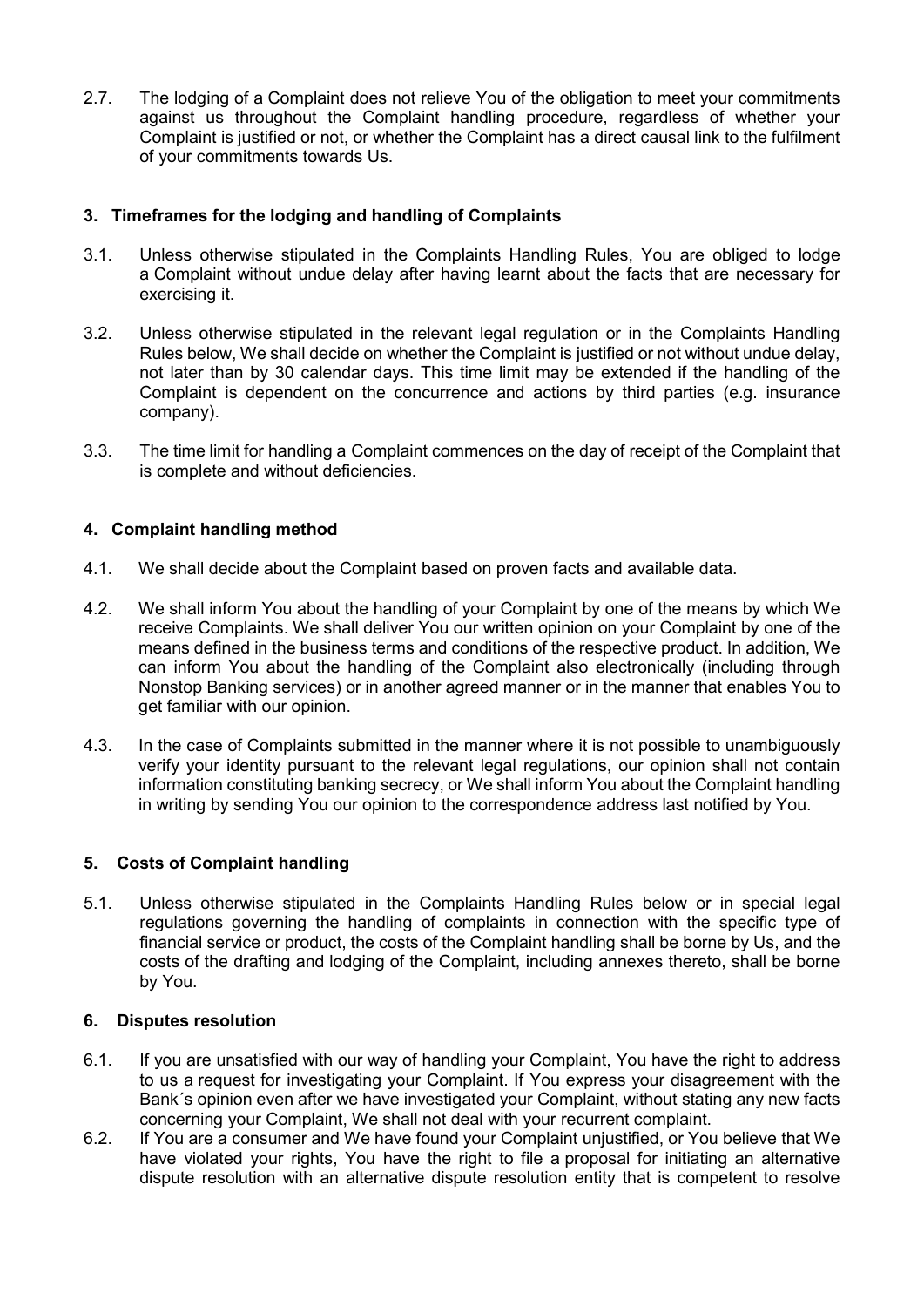disputes under or in connection with the Agreement, of your choice. The list of alternative dispute resolution entities is made available on the website of the Ministry of Economy of the Slovak Republic. One of the alternative dispute resolution entities competent to resolve disputes under the Agreement is the Institute of Alternative Dispute Resolution of the Slovak Banking Association, Blumental Office I, Mýtna 48, 811 07 Bratislava – Staré mesto, http://institutars.sk/. The requirements for the motion to initiate an alternative dispute resolution, the procedure, as well as further information are stipulated in Act No. 391/2015 Coll. on Alternative Resolution of Consumer Disputes and on changes and amendments to some acts.

### 7. Special provisions concerning Complaints about payment services

- 7.1. You who have an agreement concluded with Us on the acceptance of payment cards are obliged to submit your Complaint at the address: VÚB, a. s., Mlynské nivy 1, 829 90 Bratislava or electronically via e-mail at pos\_reklamacie@vub.sk.
- 7.2. You must lodge your Complaint concerning an unauthorised or erroneously executed payment transaction without undue delay after you have learnt about it and not later than within six (6) months following the date of debiting/crediting of the funds from/to the account and, if You are a consumer, at the latest within 13 months from the date of debiting/crediting the funds from/to the account.
- 7.3. You must submit a request for a refund from an authorised CORE type SEPA direct debit within eight (8) months from the debiting of the funds from your account and their parallel crediting to the recipient´s account, without the need to state the reason for the refund. In the case of submission of a request pursuant to the previous sentence, You are entitled to an immediate refund.
- 7.4. You must file a request for a refund from an unauthorised SEPA direct debit within 13 (thirteen) months from the debiting of the funds from your account and their parallel crediting to the recipient´s account. In the case of filing a request under the previous sentence, You have the right to a refund based on a positive result of the investigation, and We as the bank of the direct debit recipient are authorised to clear the refunded sum from the recipient´s account without the recipient's consent, event at the cost of incurring a debit balance. The payer's bank has the right to claim interest lost due to an unauthorised direct debit by the direct debit recipient (compensation sum), and the direct debit recipient is obliged to pay such interest to the payer´s bank, even at the cost of a debit balance on the recipient´s account.
- 7.5. In the case of a Complaint about payment services (including payment transactions executed by payment card) in EUR currency or in another currency of a state party to the Agreement on the European Economic Area within the European Economic Area, the Bank shall decide about the Complaint being justified or not immediately and not later than 15 (fifteen) working days from delivery of the Complaint. If the handling of the Complaint takes more than 15 (fifteen) working days, We shall inform You about the extension of this time limit. The time limit for delivery of the final response in the case of Complaints shall not exceed 35 working days.
- 7.6. In complicated cases, mainly in the case of payment transactions executed by payment card abroad, as well as in the case of a Complaint about payment services:
	- a) in a currency other than EURO or the currency of a state party to the European Economic Area within the European Economic Area, or
	- b) in any currency beyond the European Economic Area,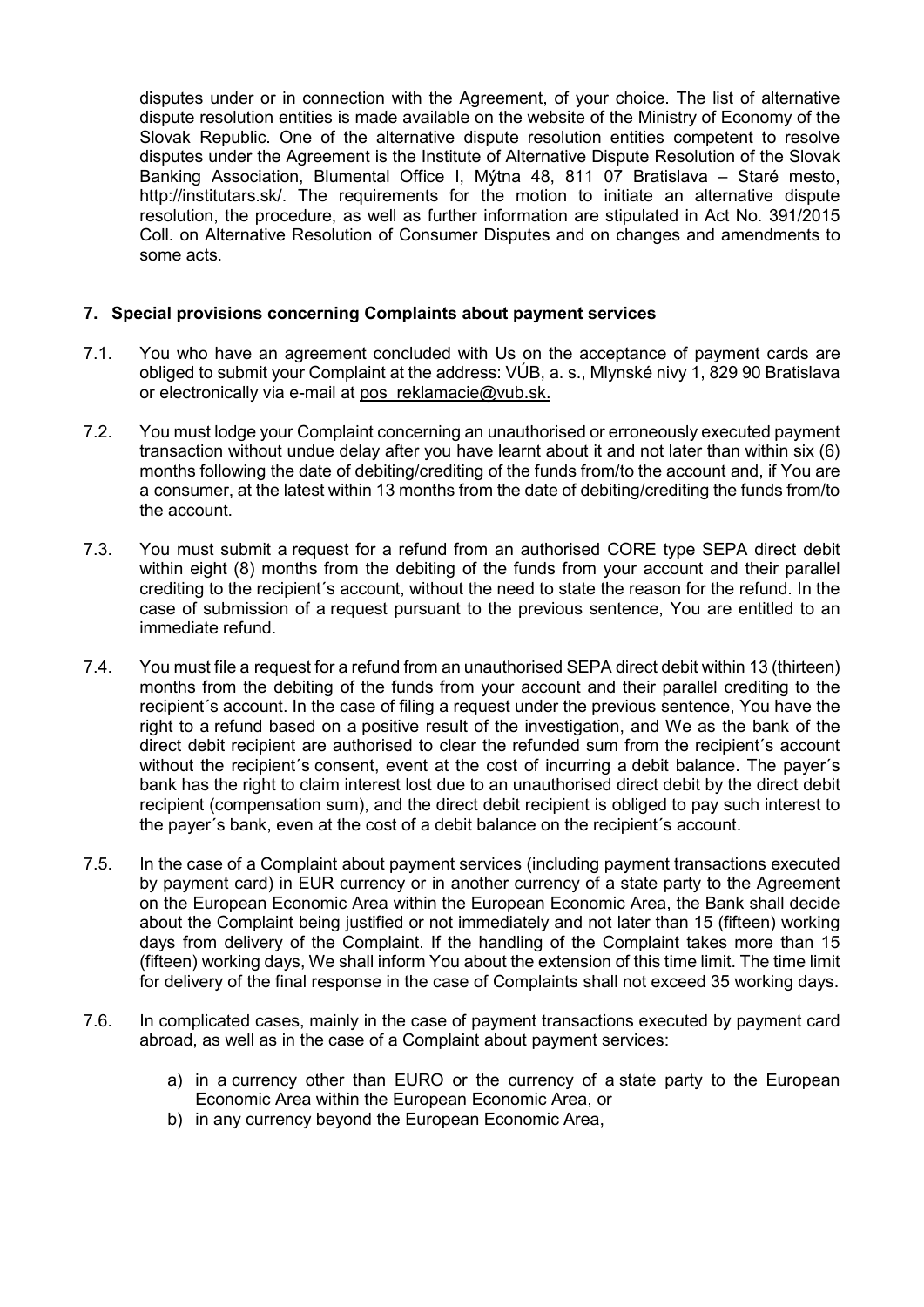the handling of the Complaint may take for a maximum of six (6) months, and We shall inform You about the course of the Complaint handling procedure and on the reason for extending the time limit not later than within 30 days from its lodging.

- 7.7. We shall not resolve disputes between a merchant and a card holder that arose in connection with the purchase of goods or services. However, in the event of non-delivery of goods and/or services by the merchant, You may request a refund of the amount of the payment transaction executed by a payment card at the latest within three months from the date of debiting the payment transaction from the account to which the payment card has been issued. The result of the handling of the request under this paragraph depends on the verification of the facts objected by You concerning the non-delivery of the goods and/or service by the merchant´s bank. You acknowledge that, in such cases, the handling of your request depends on cooperation by third parties and may take for a maximum of 120 days. If the request of the card holder is evaluated by the merchant´s bank as unjustified, We shall be authorised, even without the card holder´s consent, to debit the funds from the account to which the payment card has been issued in the amount of the sum objected by the card holder.
- 7.8. If you complain about payment transactions executed by a payment card or a cash deposit made in our selected ATMs, also referred to as "cash deposit ATM" ("vkladomat"), We shall refund the requested amount after the preliminary review of your Complaint prior to the full investigation and final decision about your complaint. If We find out by the investigation of your Claim (in particular upon receipt of information from the merchant´s bank or after opening the cash deposit ATM) and decide that your Complaint is unjustified, We shall reject your Complaint and charge the amount of the funds You request in your Complaint and which we have returned to you on a preliminary basis from your account, regardless of the current balance of your account. In the event that a debit balance incurs on your account after charging the respective sum, You are obliged to settle this debit without undue delay upon delivery of the final response in the case of such Complaints.
- 7.9. If We cause an erroneous payment transaction, We shall perform a corrective clearance by debiting or crediting your account without undue delay after learning about the error, without requesting your consent to such correction. If possible, we shall inform you about the corrective clearance in paper form or electronically. Corrective clearance cannot be used to eliminate an error in a payment transaction caused by You. In compliance with the applicable legal regulations, We shall perform the corrective clearance by debiting or crediting your account also on the initiative of another bank that has performed the erroneous clearance. If we cause and are liable for a failure to execute or for an erroneous execution of a payment transaction, where our error cannot be remedied by corrective clearance, we shall return to You or credit to You or enable You to dispose of the amount of the unexecuted payment transaction or erroneously executed payment transaction without undue delay. Whenever possible, We shall seek to restore the payment account balance as if the erroneous payment transaction was not executed at all, in compliance with the legal regulations.
- 7.10. The costs of an unauthorised Complaint about a payment transaction executed on behalf of a state that is not a state party to the Agreement on the European Economic Area shall be borne by You. The applicable amount is specified in the Price List.

### 8. Final Provisions

8.1. We reserve the right to unilaterally amend the Complaints Handling Rules. We shall inform You about changes pursuant to this paragraph by Disclosure at a Point of Sale or at the Website not later than 15 days prior to the proposed date of effect of the change, provided that the change does not concern payment services. If the change to the Complaints Handling Rules concerns payment services, we shall inform You about such change by Disclosure at